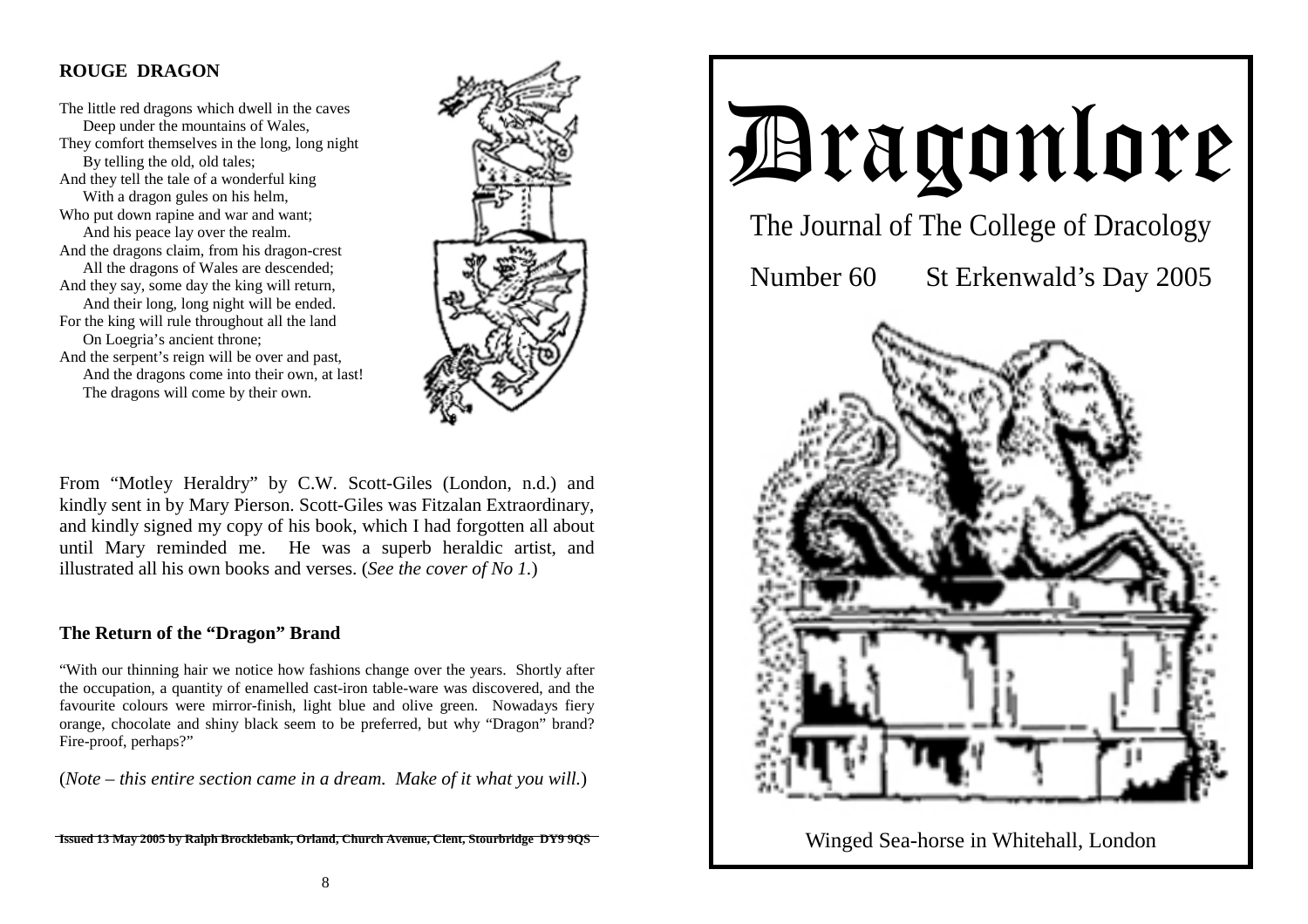

#### **The College of Dracology for the Study of Fabulous Beasts**

Sixty is a very special number, as was realised by the wise men of the ancient Middle East, which is why we have sixty seconds in a minute and sixty minutes in an hour and also in a degree, and why there are sixty degrees in the angle of an equilateral triangle, six of which fit together round a pivot to complete a full circuit. It takes sixty years to reach a Diamond Jubilee or a Diamond Wedding, which, though rare, are celebrated more often by the living than is a Centenary. Our sixtieth issue also completes four years of production in our rejuvenated form, for which thanks are due to Guy (for providing the computer), Mark (for converting text and pictures into the layout of the master copy), Roger (for printing off as many copies as are needed) and now Paul too (for providing the website). Thanks are due also to all those who have sent in articles, pictures, cuttings, comments, even artefacts (not often reproducible), and useful contributions such as postage stamps. In fact, these welcome offerings have been so numerous that a few fall-back items in store have been repeatedly deferred to make way for more topical items. Above all, thanks are due to those who have sent their appreciative remarks, which give one the confidence to continue.

*Saint Erkenwald, a monk who lived in the seventh century, founded the abbeys at Barking (where his sister Ethelberga became the first abbess) and Chertsey. He became Bishop of London, one of the first, and was the spiritual leader of the East Saxons for eighteen years, being credited with many miracles. He was regarded as the Patron Saint of the mediaeval city, and is buried in St Paul's Cathedral. His good works among the poor of the city were legendary. His feast day falls on 13th May.* 

The picture on the cover is taken from MICHAEL'S LONDON - A Book for Children in any City, by Elizabeth Montizambert (London, 1936). Our copy is inscribed *For Mrs Brocklebank with grateful thanks*...and is signed by the author  $\epsilon$ with the date *November 1936.* That was my great-grandmother, who is mentioned in the Foreword as having "so kindly and patiently supplied information." She used to spend her winters in her villa in Florence, and lived until 1937. The book describes all sorts of things to see and to do, and involves a good deal of healthy exercise, walking around. Although they picked up this sea-horse in Whitehall, they seem to have missed the



dragons on the Embankment and elsewhere round the City. (*Right above)* 

**Griffins in the R.A.F. by Roland Symons** 

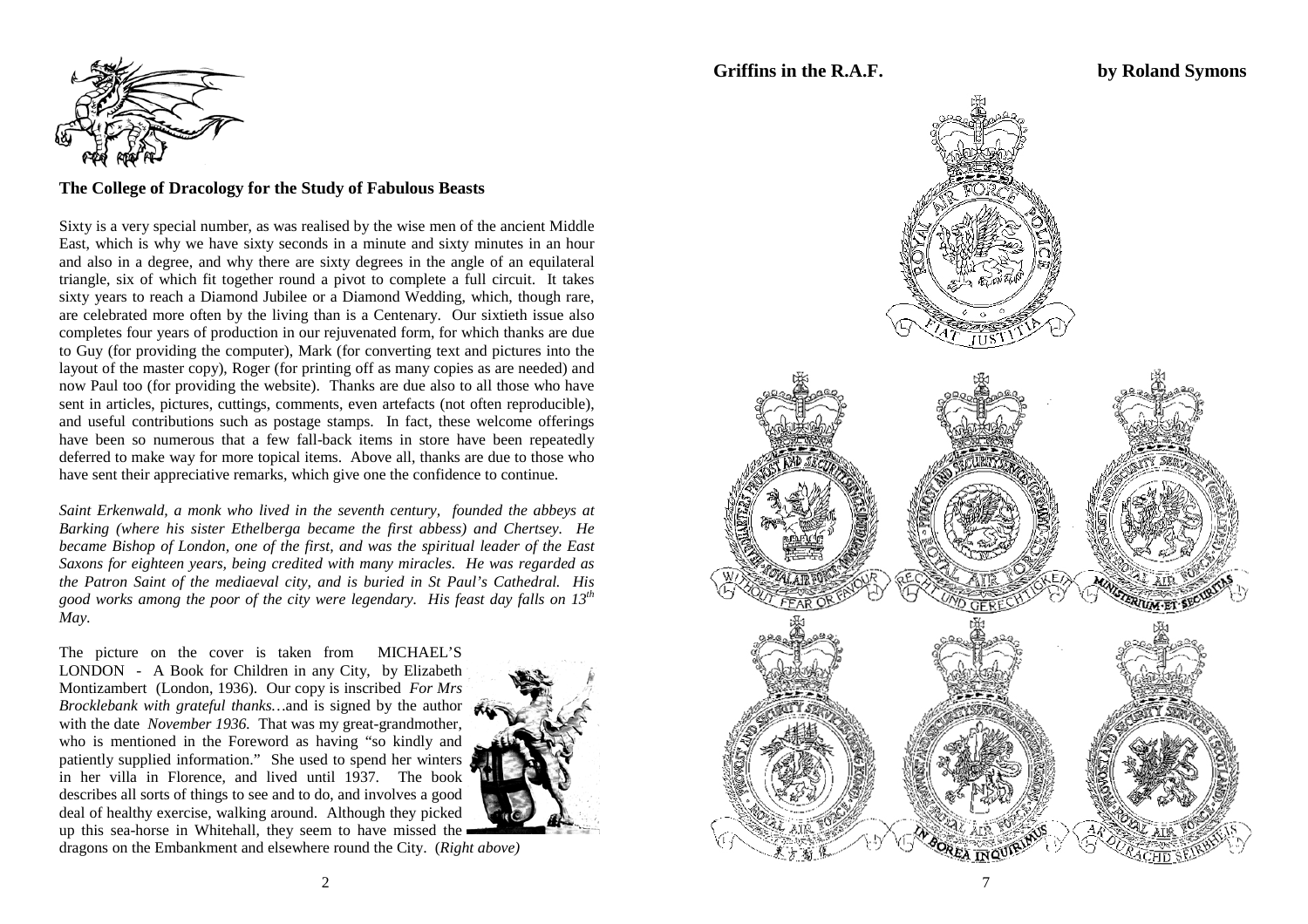asked to draw the Butler badge, and being told its name, the witless artist would think around for a bit, and then come up with the intertwined cords or thongs. It seems possible, but is mere speculation. More evidence is needed, and for a start it would be good to know the earliest use of the Ormond knot by the Butlers, as well as their first use of the wingless Griffin. Did the latter exist as a family totem before it was incorporated into their heraldry? The creature balanced on top of a castle on the back of an elephant, as carved at Clonmel (*see No 50, page 6*) is certainly ancient, but was it connected with the Butlers? There is much still to discover, but in the mean time those who rather like the name 'Keythong' for the wingless Griffin do not need to lose heart – they might just be on to a good thing.

#### **An Archer's Nightmare**



Roger found this cartoon by Mike McGill in *Toxophilisms* (Chesterfield,1994).

The dangers of annoying fire-breathing creatures should never be underestimated. Archers are generally much more careful in selecting their targets, and Roger has had experience of upsetting neighbours when arrows get blown off course, having taken part in many field shoots (though being a champion archer himself, it was not his arrows that went astray). However, he cannot recall ever having encountered a wild dragon during his archery competitions.

## **BOOK REVIEW**

Peter Ackroyd's book on Albion has already been noted in these pages (*see No 35*), and he has now produced another blockbuster: **LONDON, The Biography**  (London, 2000), which contains some quotations worth repeating.

 In 1221, "vpon seynt Lukys Day, ther blewe a grete Wynde out off the North Est, that ouerthrewe many an house and also Turrettes and Chirches, and fferde ffoule with the Woddes and mennys orcherdes. An also fyrye Dragons Wykked Spyrites weren many seyn, merveyllously ffleynge in the eyre," according to the *Chronicles of London.* (St Luke's Day is  $18<sup>th</sup>$  October.)



 He records that in the Tradescant collection, later to become a museum in Lambeth, there were "salamanders, dragons two inches long and two feathers from a phoenix."

 On a river pageant in 1533, there was a flat vessel, rather like a floating stage, upon which 'a dragon pranced about furiously, twisting his tail and belching out wild fire,' all part of the ceremonial entrance of Anne Boleyn to London.

 In another pageant, in the nineteenth century, the Minotaur made an appearance, the mythical beast's devouring of Athenian maidens being compared by social reformers to the nightly sacrifice of virgins in London to prostitution – the 'appetite of the minotaur of London is insatiable,' they said.

 Later, he writes, "The coinage of early tribes in the area of London, particularly that of the Iceni, carried the image of a griffin. The present City of London uses the same miserly and rapacious birds as its emblem. More than two thousand years after their appearance, the griffins still guard the boundaries of the City." (Is he perhaps confusing griffins with dragons?)

 Lastly, coming more up to date, he describes how the novelist Anthony Powell, on fire duty in the City, watched the V1s travelling through the air to their unknown targets "with a curious shuddering jerky movement…a shower of sparks emitted from the tail," and saw them as dragons.

 Ackroyd has since made a number of television programmes about various aspects of London, one dealing especially with the many great fires that have attacked the city, from Boadicea's burning of the Roman garrison right down to the Blitz, and remarked how often the towering flames had been compared to dragons' breath. Poor old dragon! Whoever first mistook his forked tongue for a flame has a lot to answer for. But Ackroyd's book on London, like his Albion, is a monument to diligent research combined with poetic imagination, yielding a deep understanding.